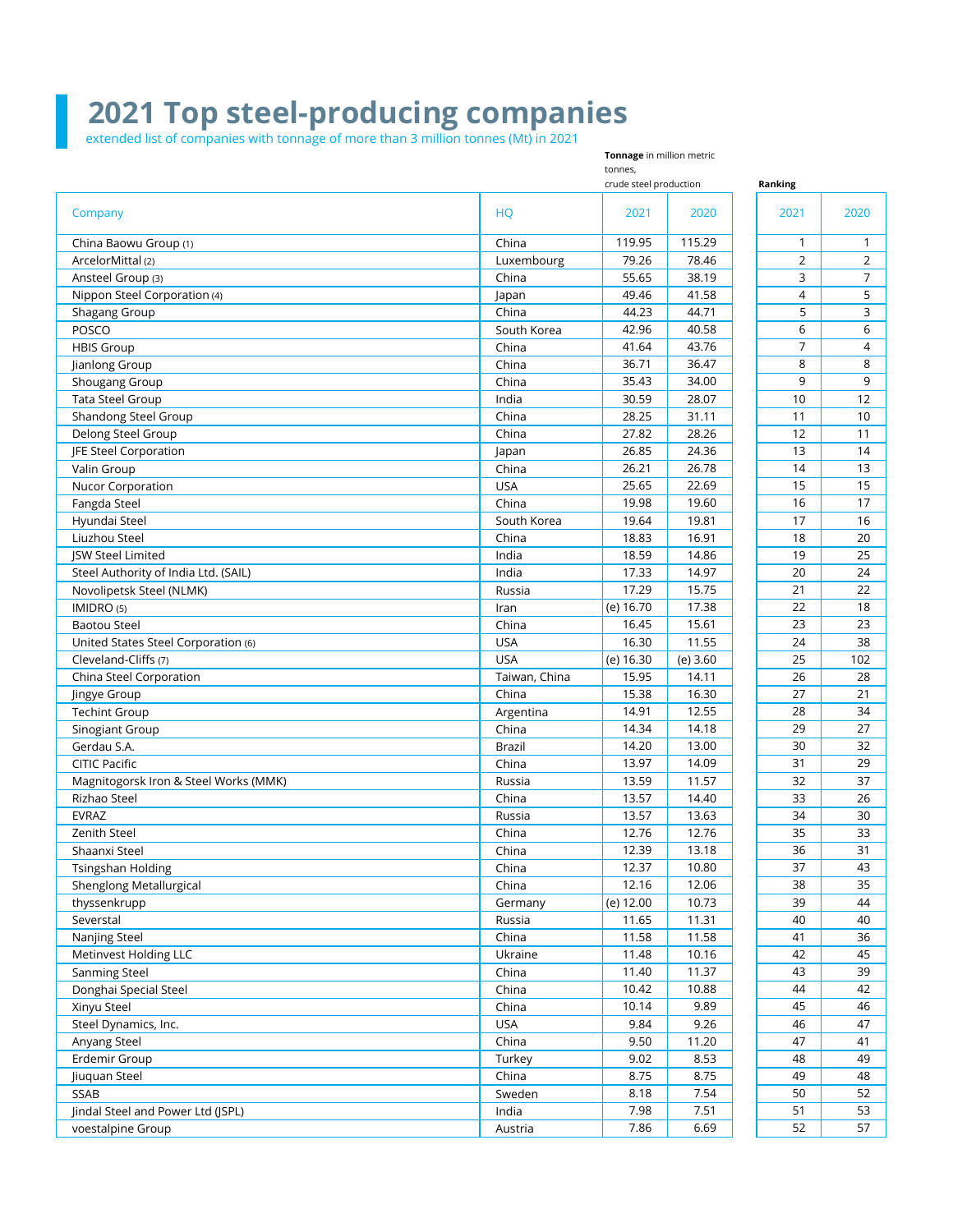## **2021 Top steel-producing companies**

**Tonnage** in million metric

extended list of companies with tonnage of more than 3 million tonnes (Mt) in 2021

**Ranking** Company HQ 2021 2020 2021 2020 tonnes, crude steel production Yingkou Plate China 7.75 7.78 53 51 Liberty Steel Group **Australia/UK** (e) 7.70 6.95 54 55 Jiujiang Wire Rod 54 September 2008 54 September 2009 54 China 55 7.32 54 September 2009 55 54 September 2009 55 54 September 2009 55 54 September 2009 55 54 September 2009 55 54 September 2009 55 September 2009 55 Septemb Jinxi Steel China 7.46 8.01 56 50 Salzgitter Group Germany 6.75 6.03 57 60 Kobe Steel, Ltd. Japan 6.75 5.69 58 66 Hoa Phat Steel Vietnam (e) 6.70 (e) 5.80 59 62 CELSA Steel Group 60 56 6.90 60 56 6.90 60 56 6.90 60 56 6.90 60 56 6.90 60 56 6.90 60 56 6.90 60 56 6.90 60 56 6.90 60 56 6.90 60 56 6.90 60 56 6.90 60 56 6.90 60 56 6.90 61 63 63 6.90 61 63 63 6.90 61 63 63 63 6.90 61 63 Formosa Ha Tinh 63 BlueScope Steel Limited 64 and the Control of Australia 1 australia 6.03 5.78 62 64 Shiheng Special Steel Shiheng Special Steel Shiheng Special Steel Shiheng Special Steel Steel Shiheng Special Steel Steel Shiheng Special Steel Shiheng Special Steel Shiheng Special Steel Shiheng Special Steel Shiheng Spec Ganglu Steel China 5.91 5.16 64 71 Puyang Steel China 5.89 6.30 65 59 RIVA Group Luxembourg 5.71 5.11 66 72 Commercial Metals Company USA 5.66 5.54 67 67 Binxin Special Steel 65 and Steel China 5.66 5.73 68 65 Gaoyi Steel China 5.64 5.09 69 73 Rashtriya Ispat Nigam Ltd (VIZAG Steel) India 5.59 3.98 70 93 Lingyuan Steel China 5.41 5.89 71 61 Jinnan Steel China 5.35 5.45 72 68 Usinas Siderúrgicas de Minas Gerais S.A. (USIMINAS) Brazil Brazil 5.32 4.04 73 91 Ezz Steel Egypt 5.14 4.57 74 80 Yuanli Group China 4.94 5.20 75 70 Ruifeng Steel China 4.92 6.60 76 58 Metalloinvest Management Company Russia Alexandre Russia Alexandre According to the Muslim Company Russia Alexandre According to the Muslim Company Russia Alexandre According to the Muslim Company According to the Muslim C Jincheng Fusheng China 4.88 5.29 78 69 Saudi Iron & Steel Co. (Hadeed, an affiliate of SABIC) KSA 4.86 4.48 79 83 Aosen Steel China 4.83 4.93 80 77 Tianzhu Steel China 4.77 5.02 81 74 Hongxing Steel **China** (e) 4.72 | 4.01 | 82 | 92 Tosyalı Holding Turkey 4.68 4.32 83 85 Huttenwerke Krupp Mannesmann and Germany (e) 4.62 (e) 3.50 84 104 Habaş Turkey 4.54 4.18 85 88 Xinxing Pipes China 4.53 4.25 86 86 Donghua Steel 2008 2014 12:00 2014 12:00 2014 12:00 2014 12:00 2014 12:00 2014 12:00 2014 12:00 2014 12:00 201 Rockcheck Steel China 4.30 4.60 88 79 Companhia Siderúrgica Nacional (CSN) Companhia Siderúrgica Nacional (CSN) and the companhia Siderúrgica Nacional (CSN) Xinda Steel China (e) 4.20 4.96 90 76 TMK Russia 4.14 2.68 91 N/R Ningbo Steel China 4.05 4.49 92 82 Yuhua Steel China 4.00 3.79 93 97 Jianbang Group China 3.94 3.69 94 99 Jiyuan Steel China 3.91 4.34 95 84 Dongkuk Steel Mill Co., Ltd. South South Korea 3.88 3.89 96 94 90 | China | 3.84 | 4.07 | 97 | 90 | 90 | 91 | 97 | 90 | 90 | 91 | 97 | 90 | 90 | 91 | 97 | 90 | 90 | 90 | 90 Sanbao Steel China 3.80 3.81 98 96 Yukun Steel China 3.72 4.16 99 89 Desheng Group China 2.54 3.73 100 98 Xinyang Steel China 3.63 3.65 101 101 Zhongyang Steel 2002 2003 2004 102 2004 2004 2005 2006 2010 2020 2031 2040 2050 2060 2071 2080 2090 2004 2005 20 Mechel Russia 3.54 3.66 103 100 İçdaş Turkey 3.53 3.22 104 109 Acciaieria Arvedi SpA Italy 3.41 2.81 105 N/R